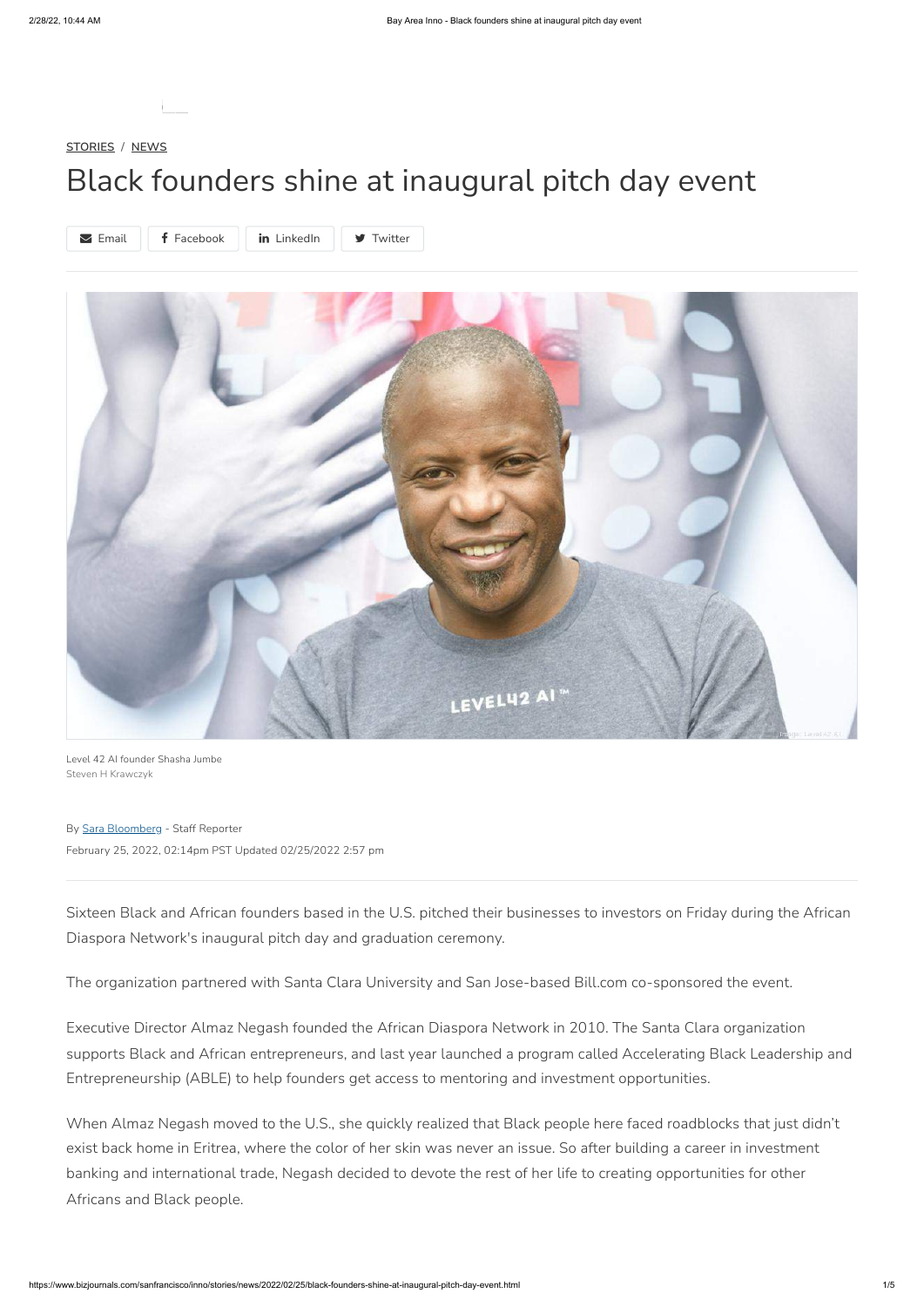#### 2/28/22, 10:44 AM Bay Area Inno - Black founders shine at inaugural pitch day event

"Opportunities are everywhere. It's access to opportunities that is so hard especially when you're a Black entrepreneur," Negash recently told me. "Can somebody take a risk on them? I'm not saying give your money blindly, but at least get to know them, interview them, help them, mentor them, and then when they're ready, invest in them."

The first ABLE cohort included both for-profit and nonprofit businesses, representing communities from around the country tackling issues as varied as health care, education, wealth creation, consumer services, farming, poverty and the job market.

All 16 businesses had the opportunity to meet virtually with potential investors before a final ceremony when Negash surprised the founders with an announcement that they would each be receiving a \$6,000 stipend for participating in the program.

Another theme of the event was embracing the entrepreneurial journey. Former Pittsburgh Steelers safety Will Allen gave a keynote speech and talked about bringing intentionality to every decision-making opportunity.

"How can you be extraordinary? You have to give of yourself in extraordinary ways," Allen said. "In order to take it to the next level, to win consistently, it takes grit, it takes faith, it takes DNA."

Bill.com founder and CEO René Lacerte told the cohort to expect lots of twists and turns.

"As an entrepreneur, there are days you get to celebrate and there are days you don't," Lacerte said. "It's about planting seeds."







The African Diaspora Network held its inaugural pitch day via Zoom on Feb. 25, 2022. SF Business Times

Shasha Jumbe is the sole founder in the cohort who is based in the Bay Area. He founded Level 42 AI, a Mountain View startup, in 2019 to improve early heath diagnostics.

Originally from Zimbabwe, Jumbe has lived in the Bay Area for more than two decades and previously worked at Amgen, Genentech, Hoffmann-La Roche and the Bill and Melinda Gates Foundation.